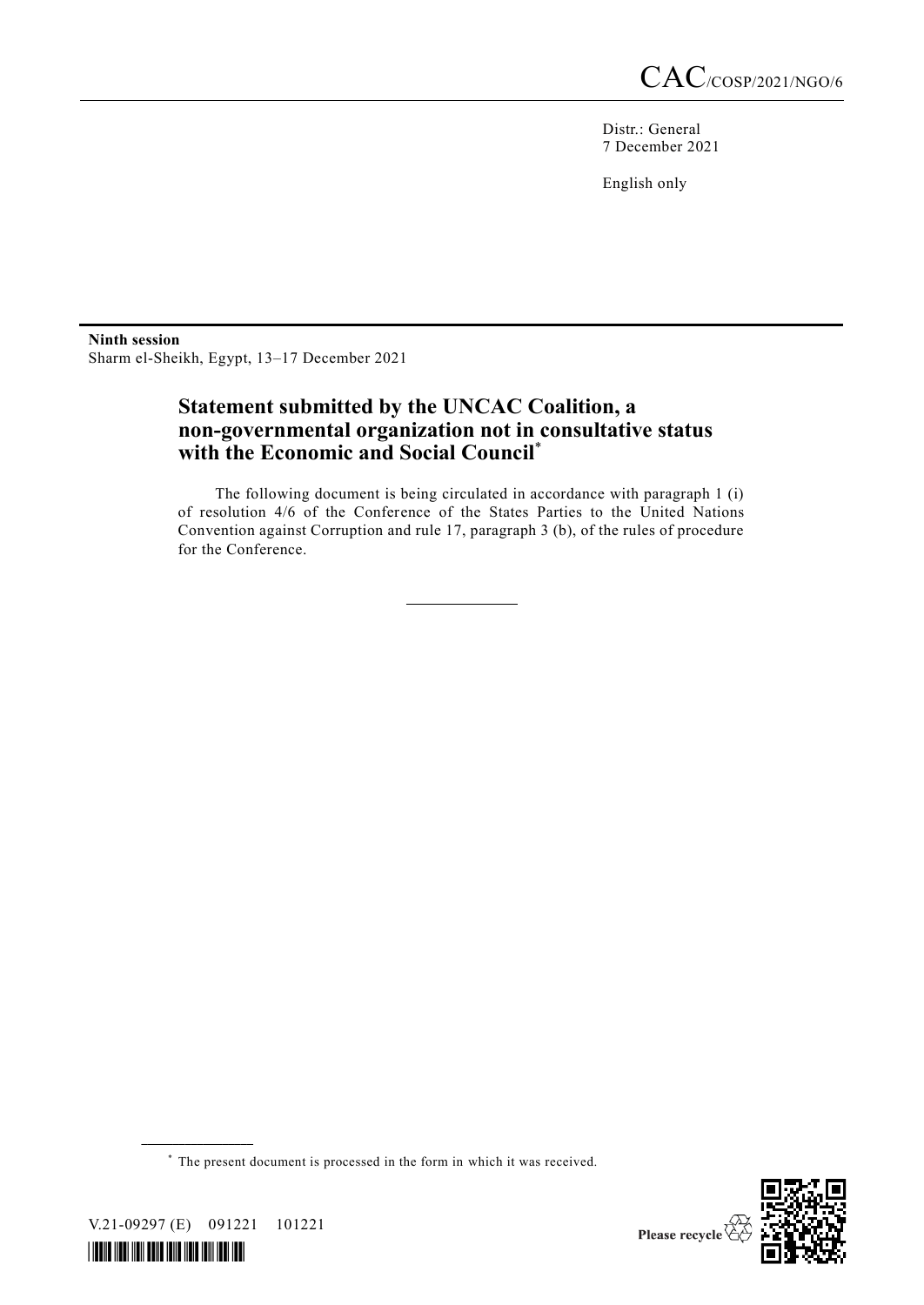**UNCAC Coalition** Association for the Implementation of the UN Convention against Corruption



# **Growing Civic Space**

Submission by the UNCAC Coalition to the 9th Session of the UNCAC Conference of States Parties

### **1 December 2021**

The United Nations Convention against Corruption recognizes the crucial role civil society plays in tackling corruption. However, spaces for civil society have been shrinking in many parts of the world – a worrying development that also affects UNCAC fora, the Convention's implementation and global anti-corruption efforts in general. In 2020, more than 330 human rights defenders were killed, with no fewer than 20 of them working on anti-corruption.<sup>1</sup> This year's 'State of Civil Society Report' by Civicus concludes that civil society actors have borne the brunt of restrictions of civil liberties and the use of emergency powers by governments in many countries in response to the Covid-19 pandemic, with restrictions and "punishment-first approaches to controlling the pandemic" disproportionately affecting those at the forefront of providing practical assistance and accurate information: civil society.<sup>2</sup>

Especially during emergencies, timely and effective access to information is essential to ensure accountability of government actions and the use of public funds. Information flows are critical for effective efforts to respond to the pandemic, for recovery, and 'building back better' in partnership with civil society organizations present on the ground, who play essential roles not only in supporting and complementing government efforts, but also in establishing networks of trust and representing marginalized voices.<sup>3</sup> Citizens represent more than just passive beneficiaries of governmental action  $-$  they are agents of and for change.<sup>4</sup>

Across the globe, a number of governments in recent years have imposed restrictions that have limited civic space, coupled with "legal, administrative and fiscal harassment" which seeks to delegitimize CSOs and erodes their capacity to carry out work.<sup>5</sup>

**\_\_\_\_\_\_\_\_\_\_\_\_\_\_\_\_\_\_**

[https://www.frontlinedefenders.org/sites/default/files/fld\\_global\\_analysis\\_2020.pdf.](https://www.frontlinedefenders.org/sites/default/files/fld_global_analysis_2020.pdf)

- <sup>2</sup> CIVICUS: State of Civil Society Report 2021, Executive Summary, [https://civicus.org/state-of-civil-society-report-](https://civicus.org/state-of-civil-society-report-2021/wp-content/uploads/2021/05/CIVICUS-State-of-Civil-Society-Report-ENG-OVERVIEW.pdf)[2021/wp-content/uploads/2021/05/CIVICUS-State-of-Civil-Society-Report-ENG-OVERVIEW.pdf.](https://civicus.org/state-of-civil-society-report-2021/wp-content/uploads/2021/05/CIVICUS-State-of-Civil-Society-Report-ENG-OVERVIEW.pdf)
- <sup>3</sup> United Nations Guidance Note: Protection and Promotion of Civic Space (September 2020), page 4,

[https://www.ohchr.org/Documents/Issues/CivicSpace/UN\\_Guidance\\_Note.pdf.](https://www.ohchr.org/Documents/Issues/CivicSpace/UN_Guidance_Note.pdf)

<sup>&</sup>lt;sup>1</sup> Front Line Defenders Global Analysis 2020, page 4,

<sup>4</sup> Pradhan, Sanjay, 'Renewing Democracy - A Decade of OGP', 18 November 2021,

[https://www.opengovpartnership.org/stories/renewing-democracy-a-decade-of-ogp/.](https://www.opengovpartnership.org/stories/renewing-democracy-a-decade-of-ogp/)

<sup>&</sup>lt;sup>5</sup> Draft Report on the shrinking space for civil society (2021/2103 (INI)), Committee on Civil Liberties, Justice and Home Affairs, 18 October 2021, I., page 6, [https://www.europarl.europa.eu/doceo/document/LIBE-PR-](https://www.europarl.europa.eu/doceo/document/LIBE-PR-699075_EN.pdf)[699075\\_EN.pdf.](https://www.europarl.europa.eu/doceo/document/LIBE-PR-699075_EN.pdf)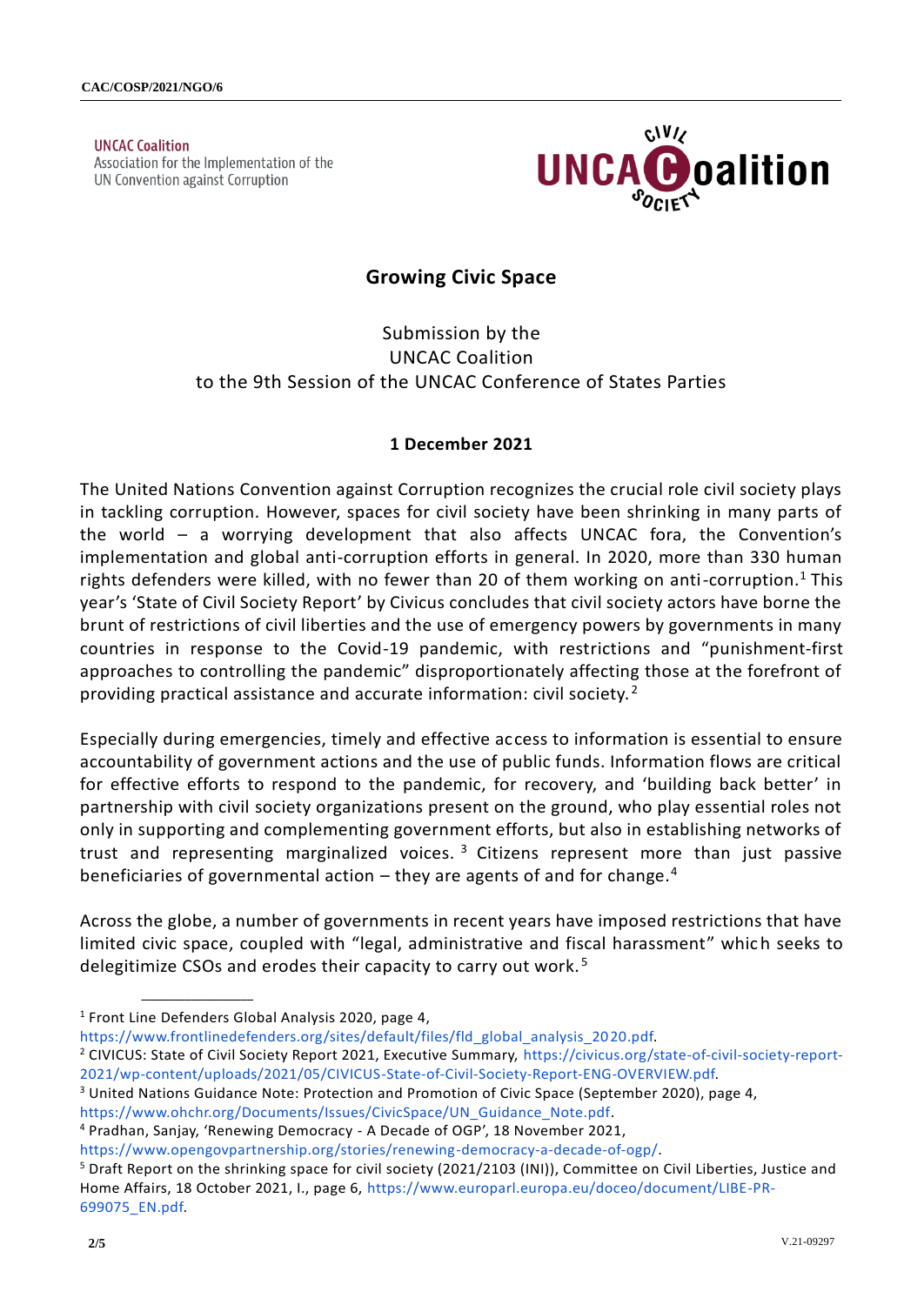As freedom declines, journalists are also increasingly under attack, with the 2021 World Press Freedom Index reporting that several countries have fallen in the rankings and journalism is "totally blocked or seriously impeded" in 73% (132) of the 180 countries and territories it evaluated.<sup>6</sup> Civic space is the foundation of any democratic society and freedom of expression is a key human right. When civic space is safeguarded, citizens and CSOs can mobilize, participate and communicate unimpeded, and without fear of retaliation. In doing so, they exercise their rights and contribute to the political, economic and social structures around them, participate in decision-making processes, and demand that the government be effective, transparent and accountable.

However, this is only possible when states respect and facilitate the fundamental rights of their citizens to form associations, assemble peacefully and freely express views and opinions. These rights must be respected in the physical as well as digital worlds, where disinformation and connectivity disruptions threaten the impacts of positive interventions.<sup>7</sup> Civic spaces thus become crucial in fighting corruption and promoting transparent and accountable societies.

It is not possible to tackle corruption without a well-informed and engaged civil society. With their technical expertise, local knowledge and high level of trust among communities, civil society organizations can play a crucial role in complementing the anti-corruption efforts and policies of their governments. This is only possible if there is an enabling environment for civil society. In many countries, those who uncover, expose and report on corruption and work to hold government to account have to fear for their personal safety.

Civil society participation can also help underscore public interest in ensuring that positive outcomes are achieved in efforts to tackle corruption, and that more is known about the processes at work in getting there.<sup>8</sup> In fact, the very establishment of Sustainable Development Goal (SDG) 16 on peace, justice and strong institutions<sup>9</sup> was underpinned by civil society input, seeking transparent and representative decision-making and public access to information, alongside other fundamental freedoms.<sup>10</sup>

Concerns over weak justice systems, grand corruption, impunity and shrinking space for civil society and the media reflect inconsistencies with several UNCAC provisions, including Article 10 on public reporting, Article 13 on civil society participation and access to information, as well as Articles 19, 21 and 22 of the United Nations Covenant on Civil and Political Rights, providing for a right to freedom of expression, peaceful assembly and association.

<sup>6</sup> 2021 World Press Freedom Index: Journalism, the vaccine against disinformation, blocked in more than 130 countries, [https://rsf.org/en/2021-world-press-freedom-index-journalism-vaccine-against-disinformation](https://rsf.org/en/2021-world-press-freedom-index-journalism-vaccine-against-disinformation-blocked-more-130-countries)[blocked-more-130-countries.](https://rsf.org/en/2021-world-press-freedom-index-journalism-vaccine-against-disinformation-blocked-more-130-countries)

<sup>7</sup> See: [https://monitor.civicus.org/whatiscivicspace/.](https://monitor.civicus.org/whatiscivicspace/)

<sup>8</sup> Transparency International (2017): Transparency and Participation – An Evaluation of Anti-Corruption Review Mechanisms,

[https://www.transparency.org/whatwedo/publication/transparency\\_participation\\_an\\_evaluation\\_anti\\_corrupti](https://www.transparency.org/whatwedo/publication/transparency_participation_an_evaluation_anti_corruption_review_mechanisms) [on\\_review\\_mechanisms.](https://www.transparency.org/whatwedo/publication/transparency_participation_an_evaluation_anti_corruption_review_mechanisms)

<sup>9</sup> The Sustainable Development Goals, SDG 16:<https://www.un.org/sustainabledevelopment/peace-justice/>

<sup>&</sup>lt;sup>10</sup> United Nations Guidance Note: Protection and Promotion of Civic Space (September 2020), page 4 [https://www.ohchr.org/Documents/Issues/CivicSpace/UN\\_Guidance\\_Note.pdf.](https://www.ohchr.org/Documents/Issues/CivicSpace/UN_Guidance_Note.pdf)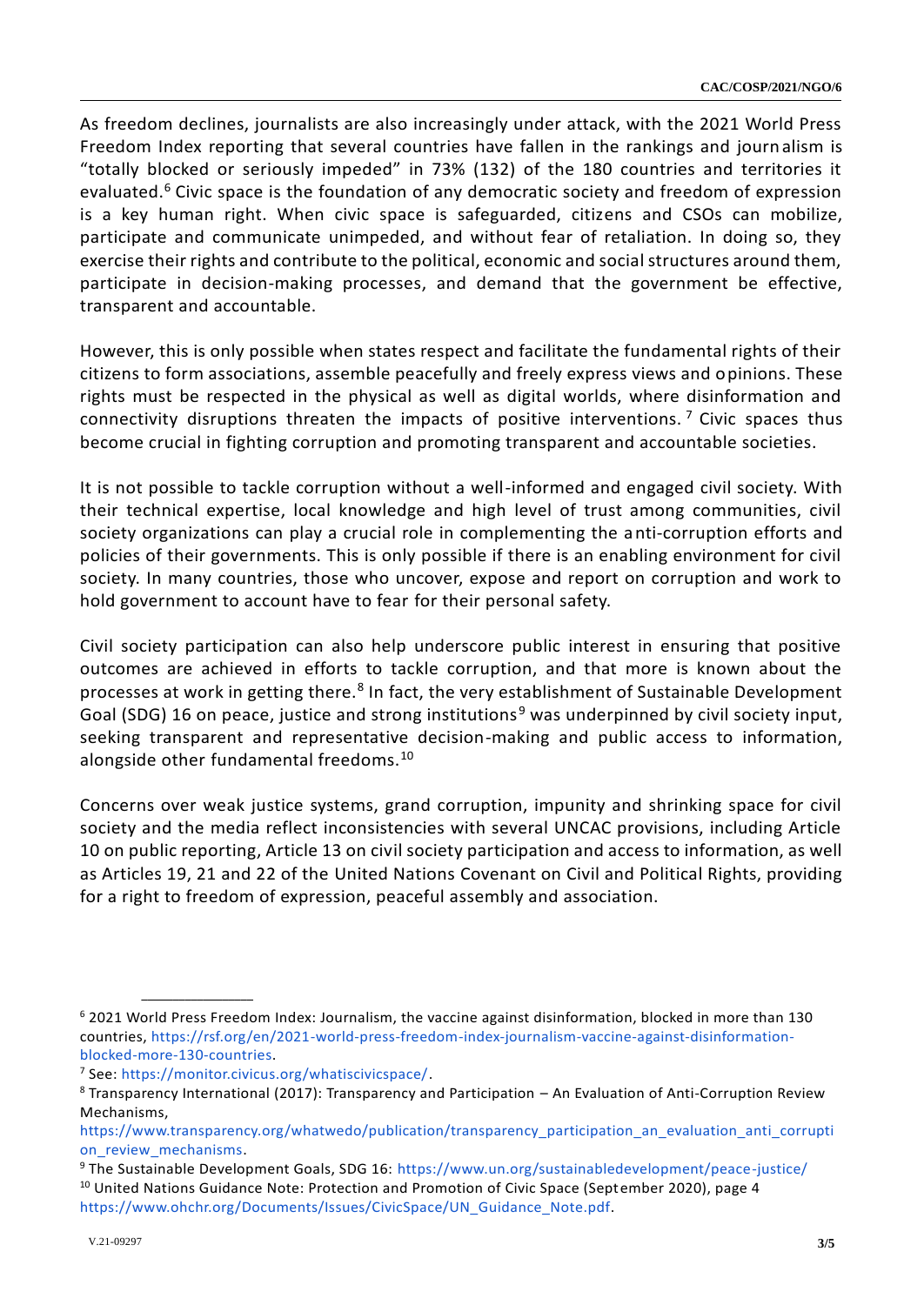#### **CAC/COSP/2021/NGO/6**

#### **Recommendations to the Conference of States Parties (CoSP) to advance civic space:**

In the UNCAC context, civil society's contributions to the implementation and monitoring of the review process are key, providing valuable expertise and experience, as well as a different perspective from that of public officials. Despite the Convention's emphasis on civil society participation through Article 13, the principle of inclusiveness is not consistently applied in the review mechanism or at global UNCAC fora. Each State Party has the discretion to decide the extent of non-governmental stakeholder participation in the review process.

The UNODC has reported that the vast majority of States Parties that have carried out country reviews for the 2nd cycle have "included meetings with other stakeholders" but no further details are provided.<sup>11</sup> Our analysis of country review documents found that minimal to no information on stakeholder engagement is disclosed in the majority of country review documents, making it difficult to fully know the extent to which stakeholders, including independent civil society, were engaged in the reviews.  $12$ 

We call on the UNCAC CoSP to urge States Parties to take steps to protect and safeguard freedom of expression and civic space, creating a safe and enabling environment for civil society actors, in line with the preamble and Article 13 of the UNCAC,  $13$  which explicitly highlight the importance of civil society contributions to anti-corruption efforts. In particular, States Parties should:

- **Build democratic systems based on the separation of powers and independence of the judiciary** (Article 11) to foster an enabling environment for active civil society and citizens' participation in the prevention of and fight against corruption (Article 13);
- **Engage meaningfully, proactively and constructively** with civil society on national and sub-national strategies, actions plans, draft legislation, and policy development, as well as participatory decision-making, for example participatory budgeting (Articles 5, 10, 13);
- **Meaningfully involve a diverse range of independent civil society and nongovernmental stakeholders in the UNCAC review process**, including in the country visit, the preparation of the self-assessment checklist and in the development and monitoring of follow up actions (Article 13, Terms of Reference of the IRM);
- **Ensure a high level of transparency of State bodies, including through proactive disclosure of information and data,** in particular for those bodies relevant to preventing and tackling corruption, as well as those that face high corruption risks, to ensure accountability of the government to its people (Articles 7, 9, 10, 13).

[https://www.unodc.org/documents/treaties/UNCAC/COSP/session9/CAC-COSP-2021-2/V2107189\\_E.pdf.](https://www.unodc.org/documents/treaties/UNCAC/COSP/session9/CAC-COSP-2021-2/V2107189_E.pdf)

<sup>13</sup> Unit[e](https://www.unodc.org/documents/treaties/UNCAC/Publications/Convention/08-50026_E.pdf)d Nations Convention Against Corruption (UNCAC). See

<sup>&</sup>lt;sup>11</sup> UNODC, Performance of the Review of the Mechanism for the Review of the Implementation of the United Nations Convention against Corruption, 28 September 2021, p. 10, "At the time of writing, almost all the country visits (97 per cent) conducted in the first to fourth years of the second cycle had included meetings with other stakeholders, in accordance with paragraph 30 of the terms of reference",

 $12$  For more information on the analysis conducted, see the UNCAC Coalition's submission to the 9th CoSP on Strengthening the Implementation Review Mechanism (IRM).

[https://www.unodc.org/documents/treaties/UNCAC/Publications/Convention/08-50026\\_E.pdf.](https://www.unodc.org/documents/treaties/UNCAC/Publications/Convention/08-50026_E.pdf)